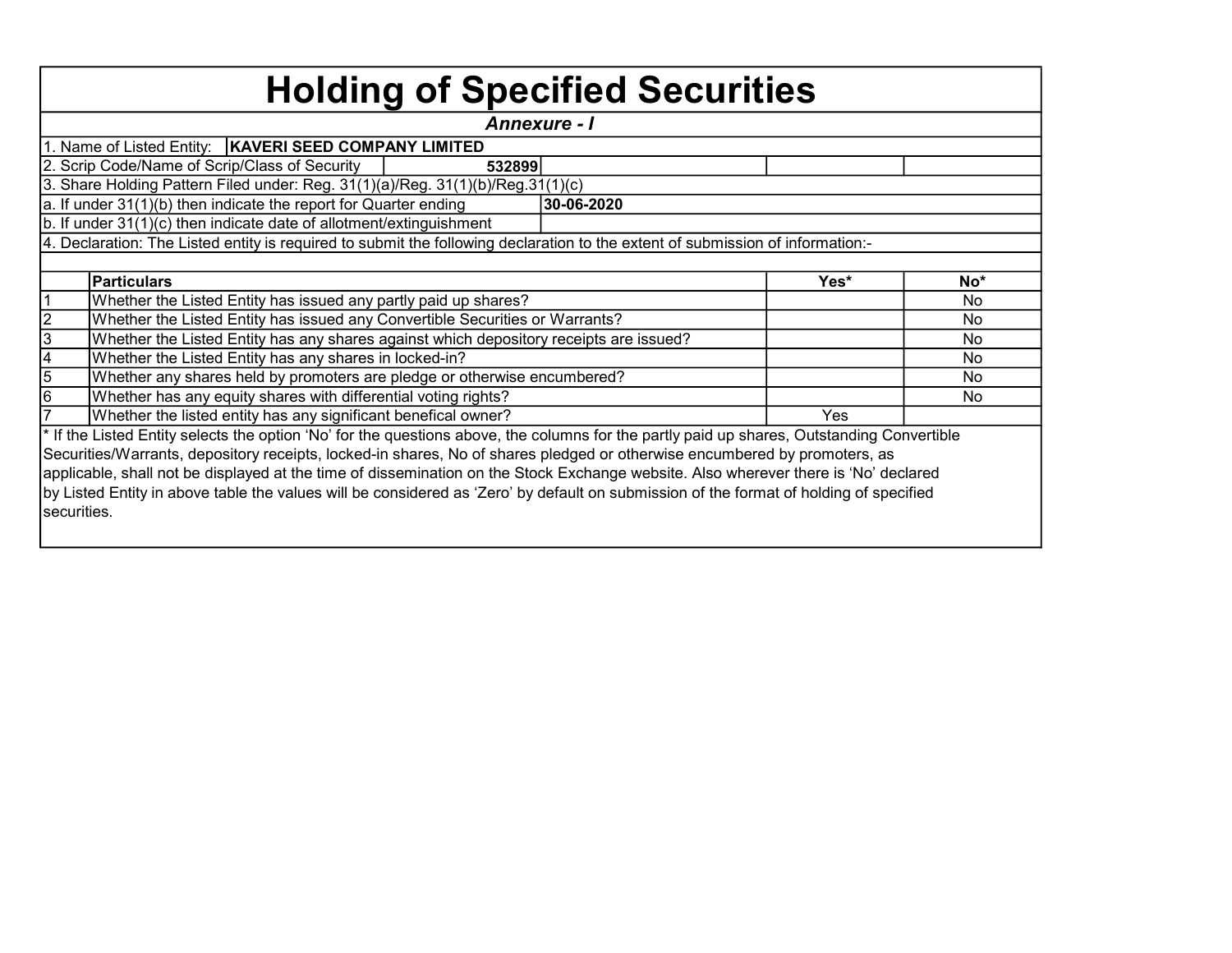|                             |                                      |                                                    |                                                                      |                                                                                     |                                                                                                                             | Table I - SUMMARY STATEMENT HOLDING OF SPECIFIED SECURITIES        |                                                                                                                                                    |                             |                                                                                                                                    |                                                                                                |                                             |                                                                                                                                                    |                                                                                                                                                                                                                                |                                      |                                                                                      |                                                                                                    |                                                  |                                                                                              |
|-----------------------------|--------------------------------------|----------------------------------------------------|----------------------------------------------------------------------|-------------------------------------------------------------------------------------|-----------------------------------------------------------------------------------------------------------------------------|--------------------------------------------------------------------|----------------------------------------------------------------------------------------------------------------------------------------------------|-----------------------------|------------------------------------------------------------------------------------------------------------------------------------|------------------------------------------------------------------------------------------------|---------------------------------------------|----------------------------------------------------------------------------------------------------------------------------------------------------|--------------------------------------------------------------------------------------------------------------------------------------------------------------------------------------------------------------------------------|--------------------------------------|--------------------------------------------------------------------------------------|----------------------------------------------------------------------------------------------------|--------------------------------------------------|----------------------------------------------------------------------------------------------|
| Cat<br>е<br>gor<br>У<br>(1) | Category of<br>shareholder<br>(II)   | No.s<br>of<br><b>Share</b><br>holder<br>s<br>(III) | No. of<br>fully<br>paid up<br>equity<br><b>Share</b><br>held<br>(IV) | $\cdot$ s<br><b>V</b><br>pa<br>id-l<br>up<br>eq<br>Sh<br>ar<br>е<br>he<br>ld<br>(V) | No No.<br><b>of</b><br>of sha<br>$Pa$ $res$<br>rtl und<br>erly<br>ing<br>Dep<br>osit<br>ory<br>uit Rec<br>eipt<br>s<br>(VI) | Total nos.<br>shares<br>held<br>$(VII)$ =<br>$(IV)+(V)+(V)$<br>VI) | <b>Sharehol</b><br>ding<br>as a % of<br>total<br>no. of<br>shares<br>(calculate<br>d as per<br>SCRR.19<br>57)<br>(VIII)<br>As a % of<br>$(A+B+C2)$ | Class<br><b>Equity</b><br>x | <b>No of Voting</b><br><b>Rights</b><br>  <sub>Ca</sub><br>$\textcolor{red}{\textbf{s}}\textcolor{blue}{\textbf{s}}$<br>Oth<br>ers | <b>Number of Votting Rights</b><br>held in each class of<br>securities<br>(IX)<br><b>Total</b> | <b>Total</b><br>as a<br>$%$ of<br>$(A+B+C)$ | No.<br>of<br><b>Shar</b><br>es<br>Unde<br><b>Outst</b><br>ating<br>conv<br>ertibl<br>е<br>secur<br>ities<br>(inclu<br>ding<br>Warr<br>ants)<br>(X) | <b>Sharehol</b><br>ding.<br>as a %<br>assuming<br>full<br>rlying   conversio<br>n<br>of<br>  convertib<br>le<br>  securities<br>(as a %<br>of diluted<br>share<br>capital)<br>$ (XI)=(VII)+$<br>(X)<br>As a % of<br>$(A+B+C2)$ | <b>Number</b><br>(XII)<br>No.<br>(a) | οf<br>Locked<br>in<br>shares<br>As a<br>$%$ of<br>total<br>shar<br>es<br>held<br>(b) | <b>Number of</b><br><b>Shares</b><br>pledged or<br>otherwise<br>encumbered<br>(XIII)<br>No.<br>(a) | As a $%$<br>of<br>total<br>shares<br>held<br>(b) | <b>Number</b><br>οf<br>equity<br>shares<br>held<br>in<br>demateri<br>alized<br>form<br>(XIV) |
| (A)                         | <b>Promoter &amp; Promoter Group</b> | 6                                                  | 33497143                                                             | 0                                                                                   | $\Omega$                                                                                                                    | 33497143                                                           |                                                                                                                                                    | 55.52 33497143              | $\Omega$                                                                                                                           | 33497143                                                                                       | 55.52                                       | $\Omega$                                                                                                                                           | 55.52                                                                                                                                                                                                                          | $\Omega$                             | $\Omega$                                                                             |                                                                                                    |                                                  | 00.0000 33497143                                                                             |
| (B)                         | <b>Public</b>                        | 30534                                              | 26831990                                                             | $\mathbf 0$                                                                         | 0                                                                                                                           | 26831990                                                           |                                                                                                                                                    | 44.48 26831990              | 0                                                                                                                                  | 26831990                                                                                       | 44.48                                       | 0                                                                                                                                                  | 44.48                                                                                                                                                                                                                          | $\mathbf 0$                          | $\mathbf 0$                                                                          | $\Omega$                                                                                           |                                                  | 0 26831969                                                                                   |
| (C)                         | <b>Non Promoter-Non Public</b>       | 0                                                  | 0                                                                    | 0                                                                                   | $\Omega$                                                                                                                    | 0                                                                  |                                                                                                                                                    | 0                           | $\Omega$                                                                                                                           | $\Omega$                                                                                       | 0.000                                       | 0                                                                                                                                                  | 0.000                                                                                                                                                                                                                          | $\Omega$                             | $\mathbf 0$                                                                          | <b>NA</b>                                                                                          | <b>NA</b>                                        | 0                                                                                            |
|                             | (C1) Shares underlying DRs           | $\mathbf 0$                                        | $\mathbf 0$                                                          | 0                                                                                   | $\mathbf 0$                                                                                                                 | 0                                                                  |                                                                                                                                                    | 0                           | 0                                                                                                                                  | 0                                                                                              | 0.000                                       | 0                                                                                                                                                  | 0.000                                                                                                                                                                                                                          | $\mathbf 0$                          | $\mathbf 0$                                                                          | <b>NA</b>                                                                                          | <b>NA</b>                                        | 0                                                                                            |
|                             | (C2) Shares held by Employee Trusts  | U                                                  | $\Omega$                                                             |                                                                                     | $\Omega$                                                                                                                    | $\Omega$                                                           |                                                                                                                                                    | 0                           | $\Omega$                                                                                                                           | $\Omega$                                                                                       | 0.000                                       | 0                                                                                                                                                  | 0.000                                                                                                                                                                                                                          | 0                                    | 0                                                                                    | <b>NA</b>                                                                                          | <b>NA</b>                                        | $\mathbf{0}$                                                                                 |
|                             | <b>Total</b>                         | 30540                                              | 60329133                                                             | $\mathbf{0}$                                                                        | $\mathbf{0}$                                                                                                                | 60329133                                                           |                                                                                                                                                    | 100.000 60329133            | $\mathbf 0$                                                                                                                        | 60329133                                                                                       | 100.000                                     | 0                                                                                                                                                  | 100.000                                                                                                                                                                                                                        | $\mathbf{0}$                         | $\mathbf{0}$                                                                         |                                                                                                    |                                                  | 60329112                                                                                     |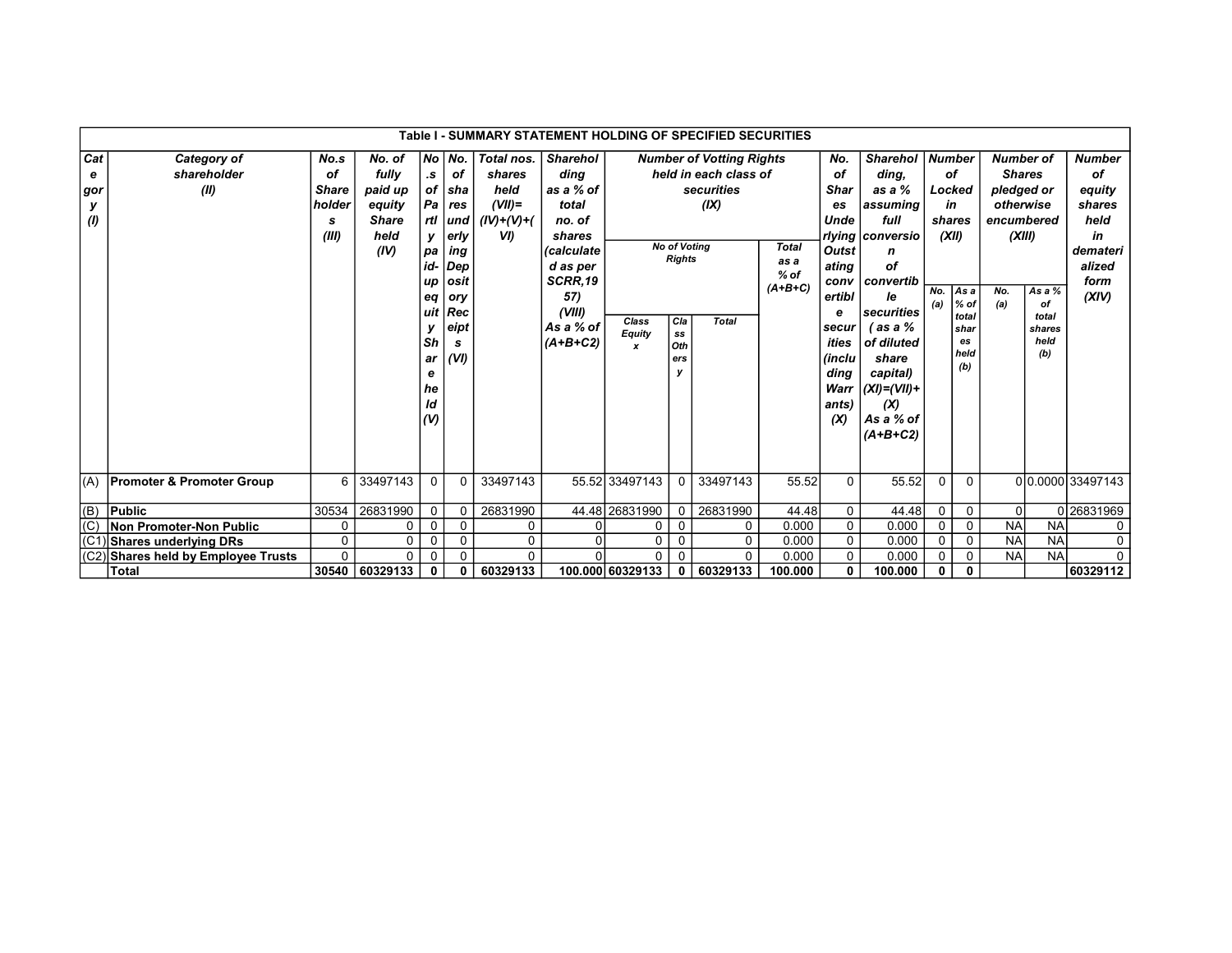|              |                                                             |                    |                                               |                                                                      |                                                                            |                                                                                             |                                                                    |                                                                                                                    | Table II - STATEMENT SHOWING SHAREHOLDING PATTERN OF THE PROMOTER AND PROMOTER GROUP |                                                                      |                                                                                               |                                             |                                                                                                                                             |                                                                                                                                                                                                                                   |            |                                                                                                                |            |                                                                                                                                                            |                                                                                              |
|--------------|-------------------------------------------------------------|--------------------|-----------------------------------------------|----------------------------------------------------------------------|----------------------------------------------------------------------------|---------------------------------------------------------------------------------------------|--------------------------------------------------------------------|--------------------------------------------------------------------------------------------------------------------|--------------------------------------------------------------------------------------|----------------------------------------------------------------------|-----------------------------------------------------------------------------------------------|---------------------------------------------|---------------------------------------------------------------------------------------------------------------------------------------------|-----------------------------------------------------------------------------------------------------------------------------------------------------------------------------------------------------------------------------------|------------|----------------------------------------------------------------------------------------------------------------|------------|------------------------------------------------------------------------------------------------------------------------------------------------------------|----------------------------------------------------------------------------------------------|
|              | <b>Category &amp; Name of</b><br>the<br>shareholders<br>(1) | <b>PAN</b><br>(II) | No of<br><b>Share</b><br>holde<br>rs<br>(III) | No of<br>fully<br>paid up<br>equity<br><b>Shares</b><br>held<br>(IV) | Partl<br>y<br>paid-<br>up<br>equi<br>ty<br><b>Shar</b><br>e<br>held<br>(V) | No.<br>of<br>shar<br>es<br>unde<br>rlyin<br>g<br>Dep<br>osito<br>ry<br>Rece<br>ipts<br>(VI) | Total nos.<br>shares<br>held<br>$(VII)$ =<br>$(IV)+(V)+(V)$<br>VI) | <b>Shareho</b><br>Iding<br>%<br>calculat<br>ed as<br>per<br>SCRR,19<br>57<br>As a $%$<br>οf<br>$(A+B+C2$<br>(VIII) | Class<br><b>Equity</b><br>$\boldsymbol{x}$                                           | <b>No of Voting</b><br><b>Rights</b><br>Clas<br>s<br>Othe<br>rs<br>У | <b>Number of Voting Rights</b><br>held in each class of<br>securities<br>(IX)<br><b>Total</b> | <b>Total</b><br>as a<br>$%$ of<br>$(A+B+C)$ | No.<br>οf<br>Shar<br>es<br>Und<br>ng<br>Outs<br>g<br>con<br>verti<br>ble<br>secu<br>ritie<br>s<br>(incl<br>udin<br>g<br>Warr<br>ants<br>(X) | <b>Sharehol</b><br>ding,<br>as a %<br>assuming<br>full<br>erlyi conversio<br>n<br>οf<br>tatin convertibl<br>e<br>securities<br>$($ as a $%$<br>of diluted<br>share<br>capital)<br>$(XI)=(VII)+$<br>(X)<br>As a % of<br>$(A+B+C2)$ | No.<br>(a) | <b>Number</b><br>of<br>Locked<br>in<br>shares<br>(XII)<br>As a<br>$%$ of<br>total<br>share<br>s<br>held<br>(b) | No.<br>(a) | <b>Number</b><br>of<br><b>Shares</b><br>pledged<br><b>or</b><br>otherwise<br>encumber<br>ed<br>(XIII)<br>As a<br>$%$ of<br>total<br>share<br>s held<br>(b) | <b>Number</b><br>of<br>equity<br>shares<br>held<br>in<br>demateri<br>alized<br>form<br>(XIV) |
| $\mathbf{1}$ | lIndian                                                     |                    |                                               |                                                                      |                                                                            |                                                                                             |                                                                    |                                                                                                                    |                                                                                      |                                                                      |                                                                                               |                                             |                                                                                                                                             |                                                                                                                                                                                                                                   |            |                                                                                                                |            |                                                                                                                                                            |                                                                                              |
|              | (a) Individuals/Hindu undivided Family                      |                    |                                               |                                                                      |                                                                            |                                                                                             |                                                                    |                                                                                                                    |                                                                                      |                                                                      |                                                                                               |                                             |                                                                                                                                             |                                                                                                                                                                                                                                   |            |                                                                                                                |            |                                                                                                                                                            |                                                                                              |
|              | <b>VENKATA BHASKAR</b><br><b>RAO GUNDAVARAM</b><br>(HUF)    | AAAHG6481R         |                                               | 9985649                                                              | $\Omega$                                                                   | $\Omega$                                                                                    | 9985649                                                            | 16.5520                                                                                                            | 9985649                                                                              | 0                                                                    | 9985649                                                                                       | 16.5520                                     | $\overline{0}$                                                                                                                              | 16.5520                                                                                                                                                                                                                           |            | $ 0 $ 0.00                                                                                                     | 0l         | 0.00                                                                                                                                                       | 9985649                                                                                      |
|              | <b>GUNDAVARAM</b><br><b>VENKATA BHASKAR</b><br><b>RAO</b>   | AARPG8379F         | $\mathbf{1}$                                  | 5358530                                                              | $\Omega$                                                                   | $\Omega$                                                                                    | 5358530                                                            | 8.8822                                                                                                             | 5358530                                                                              | $\Omega$                                                             | 5358530                                                                                       | 8.8822                                      | $\Omega$                                                                                                                                    | 8.8822                                                                                                                                                                                                                            | $\Omega$   | 0.00                                                                                                           | $\Omega$   | 0.00                                                                                                                                                       | 5358530                                                                                      |
|              | PAVAN GUNDAVARAM                                            | ABTPG8553E         | 1                                             | 2228876                                                              | $\overline{0}$                                                             | $\Omega$                                                                                    | 2228876                                                            | 3.6945                                                                                                             | 2228876                                                                              | $\Omega$                                                             | 2228876                                                                                       | 3.6945                                      | $\mathbf 0$                                                                                                                                 | 3.6945                                                                                                                                                                                                                            | 0I         | 0.00                                                                                                           | $\Omega$   | 0.00                                                                                                                                                       | 2228876                                                                                      |
|              | <b>VAMSHEEDHAR</b><br><b>CHENNAMANENI</b>                   | ADVPC1241M         | 1                                             | 976587                                                               | $\overline{0}$                                                             | $\Omega$                                                                                    | 976587                                                             | 1.6188                                                                                                             | 976587                                                                               | $\Omega$                                                             | 976587                                                                                        | 1.6188                                      | $\mathbf 0$                                                                                                                                 | 1.6188                                                                                                                                                                                                                            |            | $ 0 $ 0.00                                                                                                     | 0l         | 0.00                                                                                                                                                       | 976587                                                                                       |
|              | <b>MITHUN CHAND</b><br>CHENNAMANENI                         | AFRPC8969E         | $\mathbf{1}$                                  | 857344                                                               | $\overline{0}$                                                             | $\mathbf 0$                                                                                 | 857344                                                             | 1.4211                                                                                                             | 857344                                                                               | $\Omega$                                                             | 857344                                                                                        | 1.4211                                      | $\overline{0}$                                                                                                                              | 1.4211                                                                                                                                                                                                                            | 0l         | 0.00                                                                                                           | $\Omega$   | 0.00                                                                                                                                                       | 857344                                                                                       |
|              | VANAJA DEVI<br><b>GUNDAVARAM</b>                            | AHBPG5812G         |                                               | 14090157                                                             | $\mathbf 0$                                                                | $\Omega$                                                                                    | 14090157                                                           | 23.3555                                                                                                            | 14090157                                                                             | ΩL                                                                   | 14090157                                                                                      | 23.3555                                     | 0                                                                                                                                           | 23.3555                                                                                                                                                                                                                           |            | $ 0 $ 0.00                                                                                                     | ΩI         | 0.00                                                                                                                                                       | 14090157                                                                                     |
|              | Total                                                       |                    |                                               | 6 33497143                                                           | 0                                                                          |                                                                                             | 0 33497143                                                         |                                                                                                                    | 55.5240 33497143                                                                     |                                                                      | 0 33497143 55.5240                                                                            |                                             | $\mathbf{0}$                                                                                                                                | 55.5240                                                                                                                                                                                                                           | 0l         | 0.00                                                                                                           | 0          |                                                                                                                                                            | 0.00 33497143                                                                                |
| (b)          | Central Government/State Government(s)                      |                    |                                               |                                                                      |                                                                            |                                                                                             |                                                                    |                                                                                                                    |                                                                                      |                                                                      |                                                                                               |                                             |                                                                                                                                             |                                                                                                                                                                                                                                   |            |                                                                                                                |            |                                                                                                                                                            |                                                                                              |
|              |                                                             |                    | 0                                             | 0                                                                    | $\overline{0}$                                                             | $\overline{0}$                                                                              | 0l                                                                 | 0.0000                                                                                                             | 0                                                                                    | 0l                                                                   | $\overline{0}$                                                                                | 0.0000                                      | $\overline{0}$                                                                                                                              | 0.0000                                                                                                                                                                                                                            |            | $ 0 $ 0.00                                                                                                     | 0          | 0.00                                                                                                                                                       | $\mathbf 0$                                                                                  |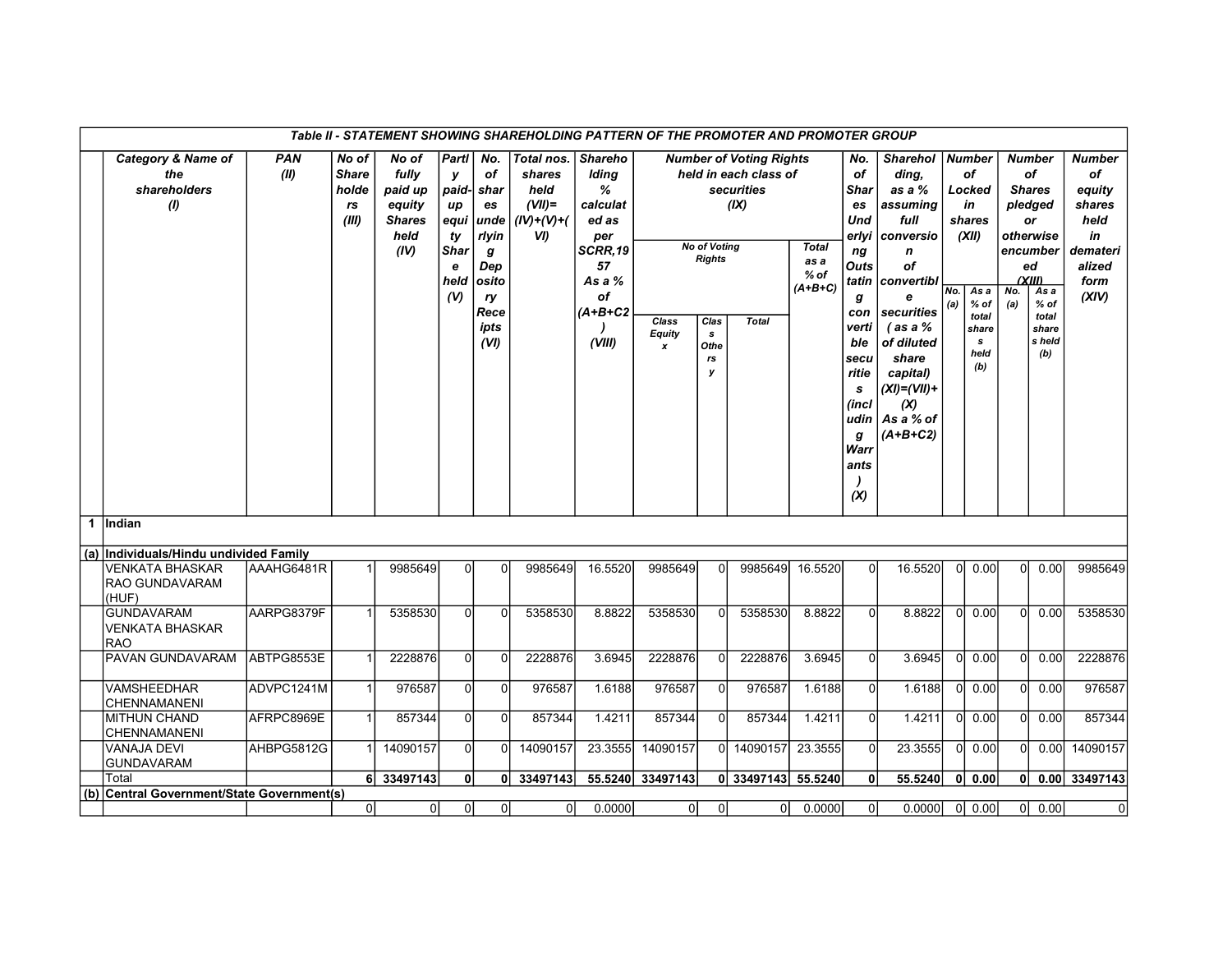|              | Total                                                                                                                                                                      | 0l             | O۱           | 0            | $\mathbf{0}$   | ΩI       | 0.0000  | $\mathbf{0}$   | $\mathbf{0}$ | 0l             | 0.0000  | 0              | 0.0000  | 0l           | 0.00 | 01  | 0.00 | $\mathbf 0$   |
|--------------|----------------------------------------------------------------------------------------------------------------------------------------------------------------------------|----------------|--------------|--------------|----------------|----------|---------|----------------|--------------|----------------|---------|----------------|---------|--------------|------|-----|------|---------------|
| (c)          | Financial Institutions/Banks                                                                                                                                               |                |              |              |                |          |         |                |              |                |         |                |         |              |      |     |      |               |
|              |                                                                                                                                                                            | $\overline{0}$ |              | 0            | $\overline{0}$ | 01       | 0.0000  | 0              |              | 0              | 0.0000  | 0              | 0.0000  | <sup>0</sup> | 0.00 | -01 | 0.00 | 0             |
|              | Total                                                                                                                                                                      | $\mathbf{0}$   |              | 0            | $\mathbf{0}$   | n١       | 0.0000  | 0              |              | 0              | 0.0000  | 0              | 0.0000  |              | 0.00 | 0   | 0.00 |               |
|              | Sub-Total (A)(1)                                                                                                                                                           | 6              | 33497143     | $\mathbf{0}$ | 0              | 33497143 | 55.5240 | 33497143       |              | 0 33497143     | 55.5240 | 0              | 55.5240 | 0l           | 0.00 | ΩI  |      | 0.00 33497143 |
| $\mathbf{2}$ | Foreign                                                                                                                                                                    |                |              |              |                |          |         |                |              |                |         |                |         |              |      |     |      |               |
|              | (a) Individuals (Non-Resident Individuals/Foreign Individuals)                                                                                                             |                |              |              |                |          |         |                |              |                |         |                |         |              |      |     |      |               |
|              |                                                                                                                                                                            |                |              |              | $\overline{0}$ | Οl       | 0.0000  | 0              |              | 0              | 0.0000  | $\overline{0}$ | 0.0000  | $\Omega$     | 0.00 | 01  | 0.00 |               |
|              | Total                                                                                                                                                                      | 0              | 0            | $\mathbf{0}$ | $\mathbf{0}$   | 0l       | 0.0000  | $\mathbf{0}$   | $\mathbf{0}$ | $\mathbf{0}$   | 0.0000  | $\mathbf{0}$   | 0.0000  | $\mathbf{0}$ | 0.00 | 0   | 0.00 | $\mathbf 0$   |
|              | $(b)$ Government                                                                                                                                                           |                |              |              |                |          |         |                |              |                |         |                |         |              |      |     |      |               |
|              |                                                                                                                                                                            | $\Omega$       | 0            | 0            | 0              | 01       | 0.0000  | $\overline{0}$ |              | $\overline{0}$ | 0.0000  | $\overline{0}$ | 0.0000  | ΩI           | 0.00 | 01  | 0.00 |               |
|              | Total                                                                                                                                                                      | 0              | $\mathbf{0}$ | $\mathbf{0}$ | $\mathbf{0}$   | 0l       | 0.0000  | $\mathbf{0}$   | 0            | 0              | 0.0000  | 0              | 0.0000  | $\Omega$     | 0.00 | 0l  | 0.00 | $\mathbf 0$   |
|              | (c) Institutions                                                                                                                                                           |                |              |              |                |          |         |                |              |                |         |                |         |              |      |     |      |               |
|              |                                                                                                                                                                            | $\overline{0}$ | 0            | 0            | $\overline{0}$ | 0I       | 0.0000  | $\Omega$       |              | $\overline{0}$ | 0.0000  | 0              | 0.0000  | $\Omega$     | 0.00 | ΟI  | 0.00 | 0             |
|              | Total                                                                                                                                                                      | 0              | $\Omega$     | $\bf{0}$     | $\mathbf{0}$   | 0l       | 0.0000  | $\mathbf{0}$   | n            | 0              | 0.0000  | 0              | 0.0000  | $\mathbf{0}$ | 0.00 | 0l  | 0.00 | 0             |
|              | (d) Foreign Portfolio Investor                                                                                                                                             |                |              |              |                |          |         |                |              |                |         |                |         |              |      |     |      |               |
|              |                                                                                                                                                                            | $\overline{0}$ | 0            | $\Omega$     | 0              | 01       | 0.0000  | 0              |              | 0              | 0.0000  | 0              | 0.0000  | $\Omega$     | 0.00 | 01  | 0.00 | $\Omega$      |
|              | Total                                                                                                                                                                      | 0              | 0            | $\mathbf{0}$ | $\mathbf{0}$   | 0        | 0.0000  | $\mathbf{0}$   |              | 0              | 0.0000  | $\mathbf{0}$   | 0.0000  | 0            | 0.00 | 0l  | 0.00 | $\mathbf 0$   |
|              | Sub-Total (A)(2)                                                                                                                                                           | $\mathbf{0}$   |              | $\mathbf{0}$ | $\mathbf{0}$   | O١       | 0.0000  | 0              |              | $\mathbf{0}$   | 0.0000  | $\mathbf{0}$   | 0.0000  | 0            | 0.00 | 0   | 0.00 |               |
|              | <b>Total Shareholding of</b>                                                                                                                                               | 6              | 33497143     | $\mathbf{0}$ | $\mathbf{0}$   | 33497143 | 55.5240 | 33497143       |              | 0 33497143     | 55.5240 | 0              | 55.5240 | 0            | 0.00 | 0   | 0.00 | 33497143      |
|              | <b>Promoter and Promoter</b>                                                                                                                                               |                |              |              |                |          |         |                |              |                |         |                |         |              |      |     |      |               |
|              | Group (A) =                                                                                                                                                                |                |              |              |                |          |         |                |              |                |         |                |         |              |      |     |      |               |
|              | $(A)(1)+(A)(2)$                                                                                                                                                            |                |              |              |                |          |         |                |              |                |         |                |         |              |      |     |      |               |
|              | Details of Shares which remain unclaimed may be given hear along with details such as number of shareholders, outstanding shares held in demat/unclaimed suspense account, |                |              |              |                |          |         |                |              |                |         |                |         |              |      |     |      |               |
| Note:        |                                                                                                                                                                            |                |              |              |                |          |         |                |              |                |         |                |         |              |      |     |      |               |
|              | (1) PAN would not be displayed on website of Stock Exchange(s).                                                                                                            |                |              |              |                |          |         |                |              |                |         |                |         |              |      |     |      |               |
|              | (2) The term "Encumbrance" has the same meaning as assigned under regulation 28(3) of SEBI (Substantial Acquisition of Shares and Takeovers) Regulations, 2011.            |                |              |              |                |          |         |                |              |                |         |                |         |              |      |     |      |               |
|              |                                                                                                                                                                            |                |              |              |                |          |         |                |              |                |         |                |         |              |      |     |      |               |
|              |                                                                                                                                                                            |                |              |              |                |          |         |                |              |                |         |                |         |              |      |     |      |               |
|              |                                                                                                                                                                            |                |              |              |                |          |         |                |              |                |         |                |         |              |      |     |      |               |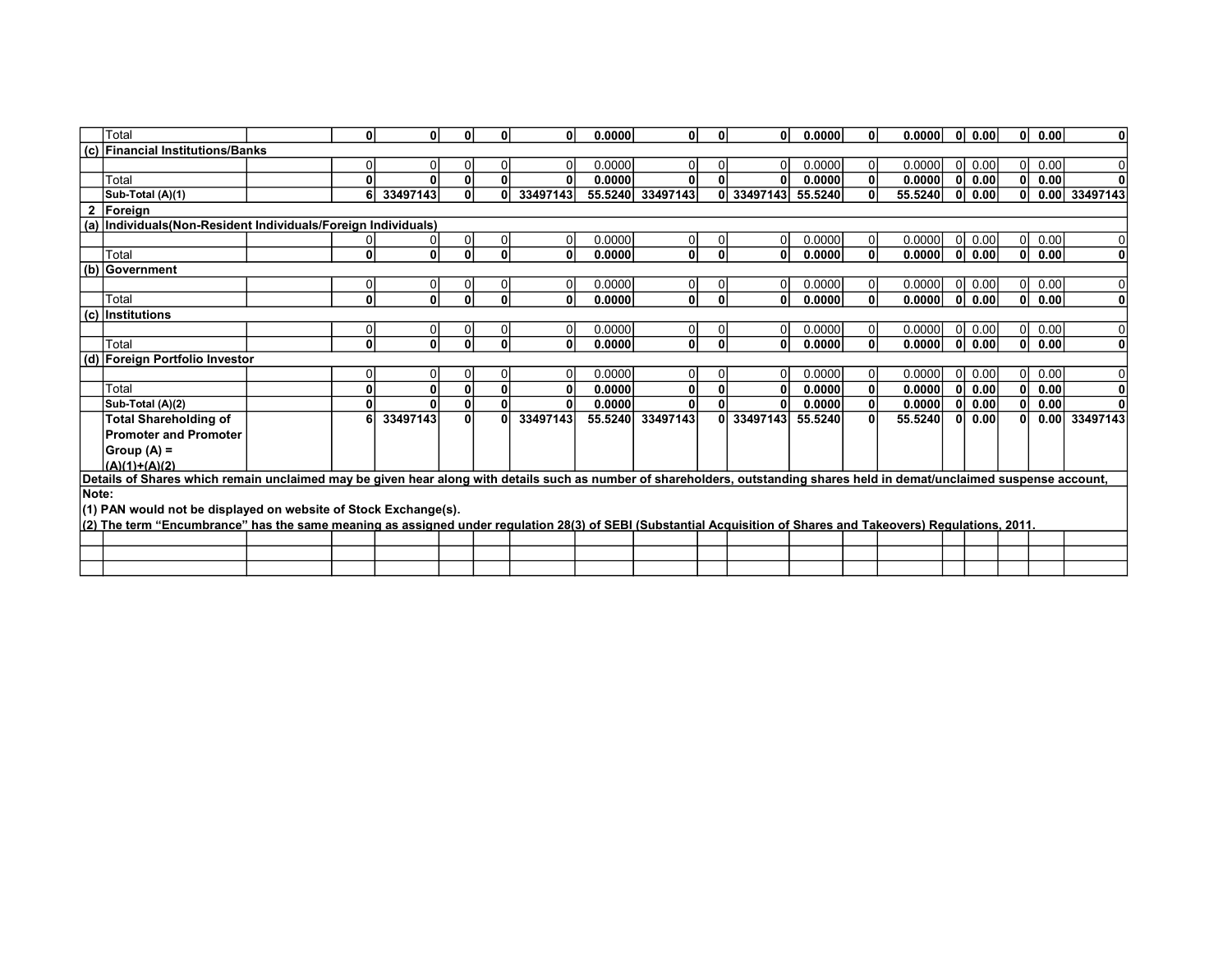|                                        |                                                       |                    |                                                    |                                                                      |                                                       |                                                                                                                |                                                                    |                                                                                                                      |                                            |                                                                      | Table III - STATEMENT SHOWING SHAREHOLDING PATTERN OF THE PUBLIC SHAREHOLDER                  |                                                                                |                                                                                                                                                                    |                                                                                                                                                                                                                                                             |                |                                                                                                       |                                                                                                                 |                                                              |                                                                             |
|----------------------------------------|-------------------------------------------------------|--------------------|----------------------------------------------------|----------------------------------------------------------------------|-------------------------------------------------------|----------------------------------------------------------------------------------------------------------------|--------------------------------------------------------------------|----------------------------------------------------------------------------------------------------------------------|--------------------------------------------|----------------------------------------------------------------------|-----------------------------------------------------------------------------------------------|--------------------------------------------------------------------------------|--------------------------------------------------------------------------------------------------------------------------------------------------------------------|-------------------------------------------------------------------------------------------------------------------------------------------------------------------------------------------------------------------------------------------------------------|----------------|-------------------------------------------------------------------------------------------------------|-----------------------------------------------------------------------------------------------------------------|--------------------------------------------------------------|-----------------------------------------------------------------------------|
| $\overline{\mathbf{s}}$ .<br><b>No</b> | Category & Name of the<br>shareholders<br>(1)         | <b>PAN</b><br>(II) | No.s<br>of<br><b>Share</b><br>holder<br>s<br>(III) | No. of<br>fully<br>paid up<br>equity<br><b>Share</b><br>held<br>(IV) | Iy<br>up<br>equi<br>ty<br>Sha<br>re<br>held<br>$($ V) | Part   No.s<br>оf<br>paid-  shar<br>es<br>und<br>erlyi<br>ng<br>Dep<br>osit<br>ory<br>Rec<br>eipt<br>s<br>(VI) | Total nos.<br>shares<br>held<br>$(VII)$ =<br>$(IV)+(V)+(V)$<br>VI) | <b>Shareho</b><br>Iding<br>%<br>calculat<br>ed as<br>per<br>SCRR.1<br>957)<br>As a %<br>оf<br>(A+B+C<br>2)<br>(VIII) | Class<br><b>Equity</b><br>$\boldsymbol{x}$ | <b>No of Voting</b><br><b>Rights</b><br>Clas<br>s<br>Othe<br>rs<br>y | <b>Number of Voting Rights</b><br>held in each class of<br>securities<br>(IX)<br><b>Total</b> | <b>Total</b><br>as a<br>% of<br><b>Total</b><br><b>Voting</b><br><b>Rights</b> | No.<br>of<br>Sha<br>res<br>Und<br>erlyi<br>ng<br>Out<br>stati<br>ng<br>con<br>verti<br>ble<br>sec<br>uriti<br>es<br>(incl<br>udin<br>g<br>War<br>rant<br>s)<br>(X) | <b>Total</b><br><b>Sharehold</b><br>ing,<br>as a %<br>assuming<br>full<br>conversio<br>$\mathbf n$<br>οf<br>convertibl<br>e<br>securities<br>(as a<br>percentag<br>e<br>of diluted<br>share<br>capital)<br>$(XI)= (VII)+$<br>(X)<br>As a % of<br>$(A+B+C2)$ | No<br>(a)      | <b>Number</b><br>оf<br>Locked<br>in shares<br>(XII)<br>As a %<br>оf<br>total<br>shares<br>held<br>(b) | <b>Number of</b><br><b>Shares</b><br>pledged or<br>otherwise<br>(XIII)<br>No.<br>(Not<br>applica<br>ble)<br>(a) | encumbered<br>As a %<br>of<br>total<br>shares<br>held<br>(b) | Number of<br>equity<br>shares held<br>in<br>dematerialized<br>form<br>(XIV) |
| 1                                      | Institutions                                          |                    |                                                    |                                                                      |                                                       |                                                                                                                |                                                                    |                                                                                                                      |                                            |                                                                      |                                                                                               |                                                                                |                                                                                                                                                                    |                                                                                                                                                                                                                                                             |                |                                                                                                       |                                                                                                                 |                                                              |                                                                             |
|                                        | (a) Mutual Funds                                      |                    | 4                                                  | 113485                                                               | 0l                                                    | 0                                                                                                              | 113485                                                             | 0.1881                                                                                                               | 113485                                     | 0l                                                                   | 113485                                                                                        | 0.1881                                                                         | 0                                                                                                                                                                  | 0.1881                                                                                                                                                                                                                                                      | 0              | 0.00                                                                                                  | <b>NA</b>                                                                                                       | <b>NA</b>                                                    | 113485                                                                      |
|                                        | (b) Venture Capital Funds                             |                    | $\mathbf{0}$                                       |                                                                      | ٥l                                                    | 0l                                                                                                             | $\mathbf{0}$                                                       | 0.0000                                                                                                               |                                            | 0                                                                    | $\mathbf{0}$                                                                                  | 0.0000                                                                         | $\overline{0}$                                                                                                                                                     | 0.0000                                                                                                                                                                                                                                                      | 0              | 0.00                                                                                                  | <b>NA</b>                                                                                                       | <b>NA</b>                                                    |                                                                             |
|                                        | (c) Alternate Investment Funds                        |                    | 6                                                  | 2231677                                                              | 0l                                                    | ٥l                                                                                                             | 2231677                                                            | 3.6992                                                                                                               | 2231677                                    | 0l                                                                   | 2231677                                                                                       | 3.6992                                                                         | $\mathbf{0}$                                                                                                                                                       | 3.6992                                                                                                                                                                                                                                                      | 0              | 0.00                                                                                                  | <b>NA</b>                                                                                                       | <b>NA</b>                                                    | 2231677                                                                     |
|                                        | <b>VANTAGE EQUITY FUND</b>                            | AACTV5686P         | 1                                                  | 1613034                                                              | ΩI                                                    | $\Omega$                                                                                                       | 1613034                                                            | 2.6737                                                                                                               | 1613034                                    | 0l                                                                   | 1613034                                                                                       | 2.6737                                                                         | $\overline{0}$                                                                                                                                                     | 2.6737                                                                                                                                                                                                                                                      | 0l             | 0.00                                                                                                  | 0.00                                                                                                            | 0.00                                                         | 1613034                                                                     |
|                                        | (d) Foreign Venture Capital Investors                 |                    | $\mathbf{0}$                                       |                                                                      | 0l                                                    | 0                                                                                                              | $\mathbf{0}$                                                       | 0.0000                                                                                                               |                                            | 0l                                                                   | $\mathbf{0}$                                                                                  | 0.0000                                                                         | $\overline{0}$                                                                                                                                                     | 0.0000                                                                                                                                                                                                                                                      | 0              | 0.00                                                                                                  | <b>NA</b>                                                                                                       | <b>NA</b>                                                    | $\mathbf{0}$                                                                |
|                                        | (e) Foreign Portfolio Investors<br>JUPITER INDIA FUND | AABTT4862E         | 106                                                | 12196145<br>1181970                                                  | 0l<br>$\Omega$                                        | 01<br>$\Omega$                                                                                                 | 12196145<br>1181970                                                | 20.2160<br>1.9592                                                                                                    | 12196145<br>1181970                        | 0<br>0l                                                              | 12196145<br>1181970                                                                           | 20.2160<br>1.9592                                                              | 0 <br>0                                                                                                                                                            | 20.2160<br>1.9592                                                                                                                                                                                                                                           | 0 <br>οI       | 0.00<br>0.00                                                                                          | <b>NA</b><br>0.00                                                                                               | <b>NA</b><br>0.00                                            | 12196145<br>1181970                                                         |
|                                        | MASSACHUSETTS INSTITUTE AADCM8931A                    |                    |                                                    | 1347248                                                              | 0l                                                    | $\Omega$                                                                                                       | 1347248                                                            | 2.2332                                                                                                               | 1347248                                    | $\Omega$                                                             | 1347248                                                                                       | 2.2332                                                                         | $\overline{0}$                                                                                                                                                     | 2.2332                                                                                                                                                                                                                                                      | $\overline{0}$ | 0.00                                                                                                  | 0.00                                                                                                            | 0.00                                                         | 1347248                                                                     |
|                                        | OF TECHNOLOGY<br>PABRAI INVESTMENT FUND 3,            | AAHCP5673Q         |                                                    | 1202925                                                              | ΩI                                                    |                                                                                                                | 1202925                                                            | 1.9939                                                                                                               | 1202925                                    |                                                                      | 1202925                                                                                       | 1.9939                                                                         | $\overline{0}$                                                                                                                                                     | 1.9939                                                                                                                                                                                                                                                      | $\overline{0}$ | 0.00                                                                                                  | 0.00                                                                                                            | 0.00                                                         | 1202925                                                                     |
|                                        | LTD<br>THE PABRAI INVESTMENT                          | AAIFT8991K         |                                                    | 1483222                                                              | $\Omega$                                              |                                                                                                                | 1483222                                                            | 2.4586                                                                                                               | 1483222                                    |                                                                      | 1483222                                                                                       | 2.4586                                                                         | $\overline{0}$                                                                                                                                                     | 2.4586                                                                                                                                                                                                                                                      | $\overline{0}$ | 0.00                                                                                                  | 0.00                                                                                                            | 0.00                                                         | 1483222                                                                     |
|                                        | FUND II, LP<br>THE PABRAI INVESTMENT                  | AAIFT9163B         |                                                    | 1614990                                                              | ΩI                                                    | ŋ                                                                                                              | 1614990                                                            | 2.6770                                                                                                               | 1614990                                    |                                                                      | 1614990                                                                                       | 2.6770                                                                         | $\overline{0}$                                                                                                                                                     | 2.6770                                                                                                                                                                                                                                                      | $\Omega$       | 0.00                                                                                                  | 0.00                                                                                                            | 0.00                                                         | 1614990                                                                     |
|                                        | FUND IV, LP<br>(f) Financial Institution/Banks        |                    | 5                                                  | 1897236                                                              | 0                                                     | $\mathbf{0}$                                                                                                   | 1897236                                                            | 3.1448                                                                                                               | 1897236                                    | 0l                                                                   | 1897236                                                                                       | 3.1448                                                                         | $\mathbf{0}$                                                                                                                                                       | 3.1448                                                                                                                                                                                                                                                      | 0              | 0.00                                                                                                  | <b>NA</b>                                                                                                       | <b>NA</b>                                                    | 1897236                                                                     |
|                                        | LIFE INSURANCE                                        | AAACL0582H         |                                                    | 1830351                                                              | $\Omega$                                              | U                                                                                                              | 1830351                                                            | 3.0339                                                                                                               | 1830351                                    | $\Omega$                                                             | 1830351                                                                                       | 3.0339                                                                         | $\overline{0}$                                                                                                                                                     | 3.0339                                                                                                                                                                                                                                                      | 0l             | 0.00                                                                                                  | 0.00                                                                                                            | 0.00                                                         | 1830351                                                                     |
|                                        | CORPORATION OF INDIA                                  |                    |                                                    |                                                                      |                                                       |                                                                                                                |                                                                    |                                                                                                                      |                                            |                                                                      |                                                                                               |                                                                                |                                                                                                                                                                    |                                                                                                                                                                                                                                                             |                |                                                                                                       |                                                                                                                 |                                                              |                                                                             |
|                                        | (g) Insurance Companies                               |                    | $\mathbf{0}$                                       | 0                                                                    | 0                                                     | 0                                                                                                              | 0                                                                  | 0.0000                                                                                                               | 0                                          | 0l                                                                   | $\mathbf{0}$                                                                                  | 0.0000                                                                         | 0                                                                                                                                                                  | 0.0000                                                                                                                                                                                                                                                      | 0              | 0.00                                                                                                  | <b>NA</b>                                                                                                       | <b>NA</b>                                                    | $\mathbf{0}$                                                                |
|                                        | (h) Provident Funds/ Pension Funds                    |                    | $\mathbf{0}$                                       | $\mathbf{0}$                                                         | ٥l                                                    | 0                                                                                                              | $\mathbf{0}$                                                       | 0.0000                                                                                                               | $\Omega$                                   | 0l                                                                   | $\mathbf{0}$                                                                                  | 0.0000                                                                         | $\mathbf{0}$                                                                                                                                                       | 0.0000                                                                                                                                                                                                                                                      | 0              | 0.00                                                                                                  | <b>NA</b>                                                                                                       | <b>NA</b>                                                    | $\mathbf{0}$                                                                |
|                                        | (i) Any Other(FII'S)                                  |                    | 17                                                 | 2255647                                                              | 0l                                                    | 0                                                                                                              | 2255647                                                            | 3.7389                                                                                                               | 2255647                                    | 0l                                                                   | 2255647                                                                                       | 3.7389                                                                         | $\mathbf{0}$                                                                                                                                                       | 3.7389                                                                                                                                                                                                                                                      | $\mathbf{0}$   | 0.00                                                                                                  | <b>NA</b>                                                                                                       | <b>NA</b>                                                    | 2255647                                                                     |
|                                        | <b>FRANKLIN TEMPLETON</b><br><b>INVESTMENT FUNDS</b>  | AABCT5310J         |                                                    | 984171                                                               | ΩI                                                    | n                                                                                                              | 984171                                                             | 1.6313                                                                                                               | 984171                                     | $\Omega$                                                             | 984171                                                                                        | 1.6313                                                                         | $\overline{0}$                                                                                                                                                     | 1.6313                                                                                                                                                                                                                                                      | $\Omega$       | 0.00                                                                                                  | 0.00                                                                                                            | 0.00                                                         | 984171                                                                      |
|                                        | <b>SUB TOTAL (B)(1)</b>                               |                    |                                                    | 138 18694190                                                         | οI                                                    |                                                                                                                |                                                                    |                                                                                                                      | 0 18694190 30.9870 18694190                | 0I.                                                                  | 18694190                                                                                      | 30.9870                                                                        | 0                                                                                                                                                                  | 30.9870                                                                                                                                                                                                                                                     | 0l             | 0.00                                                                                                  | <b>NA</b>                                                                                                       | <b>NA</b>                                                    | 18694190                                                                    |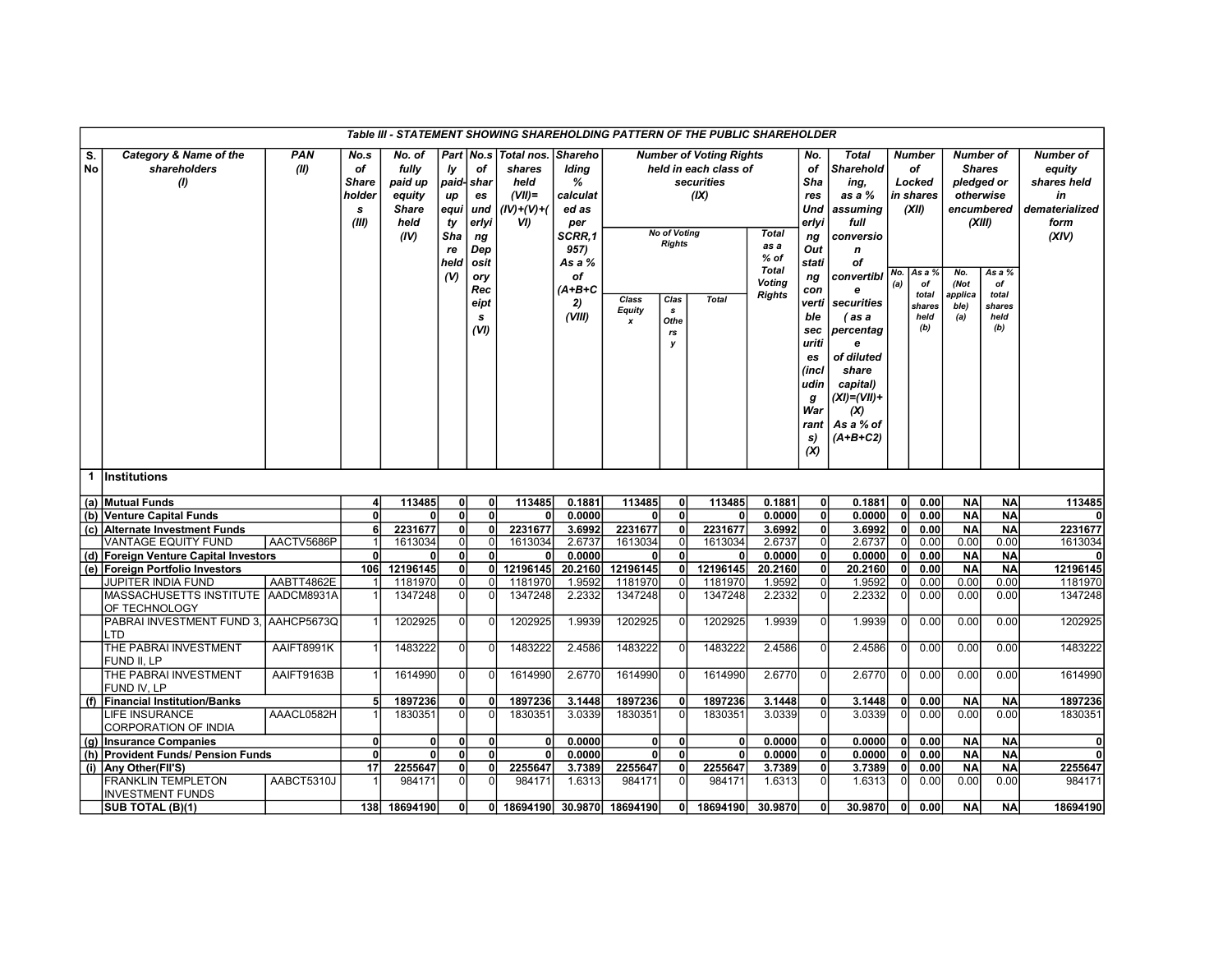| $\mathbf{2}$ | Central / State government(s)                                                                                                                                                                  |                |          |    |              |              |         |              |          |         |              |         |              |      |           |           |          |
|--------------|------------------------------------------------------------------------------------------------------------------------------------------------------------------------------------------------|----------------|----------|----|--------------|--------------|---------|--------------|----------|---------|--------------|---------|--------------|------|-----------|-----------|----------|
|              | (a) Central Government/ State                                                                                                                                                                  | 0              |          |    |              |              | 0.0000  |              |          | 0.0000  | 0            | 0.0000  | 01           | 0.00 | <b>NA</b> | <b>NA</b> |          |
|              | Government(s)/President of India                                                                                                                                                               |                |          |    |              |              |         |              |          |         |              |         |              |      |           |           |          |
|              | SUB TOTAL (B)(2)                                                                                                                                                                               | $\mathbf{0}$   | $\Omega$ | ΩI | n            | $\mathbf{0}$ | 0.0000  | $\mathbf{0}$ | 0        | 0.0000  | <sup>0</sup> | 0.0000  | 0            | 0.00 | <b>NA</b> | <b>NA</b> |          |
| 3            | Non-institutions                                                                                                                                                                               |                |          |    |              |              |         |              |          |         |              |         |              |      |           |           |          |
|              | (a. Individuals - i. Individual shareholders                                                                                                                                                   | 28254          | 5323097  |    |              | 5323097      | 8.8234  | 5323097      | 5323097  | 8.8234  | U            | 8.8234  | 01           | 0.00 | <b>NA</b> | <b>NA</b> | 5323076  |
|              | 1) holding nominal share capital up to Rs. 2                                                                                                                                                   |                |          |    |              |              |         |              |          |         |              |         |              |      |           |           |          |
|              | <b>lakhs</b>                                                                                                                                                                                   |                |          |    |              |              |         |              |          |         |              |         |              |      |           |           |          |
| (b)          | <b>NBFCs registered with RBI</b>                                                                                                                                                               | $\Omega$       | 0        | 0l | $\mathbf{0}$ | 0l           | 0.0000  | U            | 0l       | 0.0000  | $\mathbf{0}$ | 0.0000  | Οl           | 0.00 | <b>NA</b> | <b>NA</b> |          |
|              | (c) Employee Trusts                                                                                                                                                                            | $\mathbf{0}$   | O        | 0l |              |              | 0.0000  |              | 0        | 0.0000  | $\mathbf{0}$ | 0.0000  | 0            | 0.00 | <b>NA</b> | <b>NA</b> |          |
| (d)          | <b>Overseas Depositories (holding DRs)</b>                                                                                                                                                     | O              | n        | n١ |              |              | 0.0000  | U            | $\Omega$ | 0.0000  | <sub>0</sub> | 0.0000  | 0            | 0.00 | <b>NA</b> | <b>NA</b> |          |
|              | (balancing figure)                                                                                                                                                                             |                |          |    |              |              |         |              |          |         |              |         |              |      |           |           |          |
|              | (e) Any Other(BODIES CORPORATE)                                                                                                                                                                | 326            | 2006575  | ΩI |              | 2006575      | 3.3260  | 2006575      | 2006575  | 3.3260  | <sup>0</sup> | 3.3260  | 0            | 0.00 | <b>NA</b> | <b>NA</b> | 2006575  |
|              | AADTK8193R<br>Barclays Wealth Trustees India                                                                                                                                                   |                | 879491   | ΩI |              | 879491       | 1.4578  | 879491       | 879491   | 1.4578  | $\Omega$     | 1.4578  | $\Omega$     | 0.00 | 0.00      | 0.00      | 879491   |
|              | Private Limited holding in                                                                                                                                                                     |                |          |    |              |              |         |              |          |         |              |         |              |      |           |           |          |
|              | capacity as Trustees to Kaveri                                                                                                                                                                 |                |          |    |              |              |         |              |          |         |              |         |              |      |           |           |          |
|              | Employees Trust (Beneficial                                                                                                                                                                    |                |          |    |              |              |         |              |          |         |              |         |              |      |           |           |          |
|              | Owner)                                                                                                                                                                                         |                |          |    |              |              |         |              |          |         |              |         |              |      |           |           |          |
|              | (e) Any Other (CLEARING MEMBER)                                                                                                                                                                | 153            | 287872   | 0l |              | 287872       | 0.4772  | 287872       | 287872   | 0.4772  | <sup>0</sup> | 0.4772  | $\mathbf{0}$ | 0.00 | <b>NA</b> | <b>NA</b> | 287872   |
|              | (e) Any Other (FOREIGN PORTFOLIO INVESTOR)                                                                                                                                                     |                | 452      |    |              | 452          | 0.0007  | 452          | 452      | 0.0007  | <sup>0</sup> | 0.0007  | ٥l           | 0.00 | <b>NA</b> | <b>NA</b> | 452      |
|              |                                                                                                                                                                                                |                |          |    |              |              |         |              |          |         |              |         |              |      |           |           |          |
|              | (e) Any Other(HUF)                                                                                                                                                                             | 573            | 139783   | 0l | 0            | 139783       | 0.2317  | 139783       | 139783   | 0.2317  | <sub>0</sub> | 0.2317  | ٥I           | 0.00 | <b>NA</b> | <b>NA</b> | 139783   |
|              | (e) Any Other(IEPF)                                                                                                                                                                            |                | 480      | 0l | $\mathbf{0}$ | 480          | 0.0008  | 480          | 480      | 0.0008  | $\mathbf{0}$ | 0.0008  | Οl           | 0.00 | <b>NA</b> | <b>NA</b> | 480      |
|              | (e) Any Other (NON RESIDENT INDIANS (NON                                                                                                                                                       | 308            | 108105   | ΩI | n            | 108105       | 0.1792  | 108105       | 108105   | 0.1792  | $\mathbf{0}$ | 0.1792  | ΩI           | 0.00 | <b>NA</b> | <b>NA</b> | 108105   |
|              | <b>REPATI)</b>                                                                                                                                                                                 |                |          |    |              |              |         |              |          |         |              |         |              |      |           |           |          |
|              | (e) Any Other (NON RESIDENT INDIANS (REPAT))                                                                                                                                                   | 778            | 267655   | ΩI | n            | 267655       | 0.4437  | 267655       | 267655   | 0.4437  | <sub>0</sub> | 0.4437  | ΟI           | 0.00 | <b>NA</b> | <b>NA</b> | 267655   |
|              | (e) Any Other(TRUSTS)                                                                                                                                                                          | 2 <sup>1</sup> | 3781     | 0l | n            | 3781         | 0.0063  | 3781         | 3781     | 0.0063  | $\mathbf{0}$ | 0.0063  | 0            | 0.00 | <b>NA</b> | <b>NA</b> | 3781     |
|              | SUB TOTAL (B)(3)                                                                                                                                                                               | 30396          | 8137800  | 0l |              | 8137800      | 13.4890 | 8137800      | 8137800  | 13.4890 | <sup>0</sup> | 13.4890 | $\mathbf{0}$ | 0.00 | <b>NA</b> | <b>NA</b> | 8137779  |
|              | <b>Total Public Shareholding (B)</b>                                                                                                                                                           | 30534          | 26831990 | ΩI |              | 26831990     | 44.4760 | 26831990     | 26831990 | 44.4760 | 0            | 44.4760 | ٥l           | 0.00 | <b>NA</b> | <b>NA</b> | 26831969 |
|              |                                                                                                                                                                                                |                |          |    |              |              |         |              |          |         |              |         |              |      |           |           |          |
|              | $= (B)(1)+(B)(2)+(B)(3)$                                                                                                                                                                       |                |          |    |              |              |         |              |          |         |              |         |              |      |           |           |          |
|              | Details of the shareholders acting as persons in Concert including their Shareholding (No. and %): 0                                                                                           |                |          |    |              |              |         |              |          |         |              |         |              |      |           |           |          |
|              | Details of Shares which remain unclaimed may be given hear along with details such as number of shareholders, outstanding shares held in demat/unclaimed suspense account, voting rights which |                |          |    |              |              |         |              |          |         |              |         |              |      |           |           |          |
|              | lare frozen etc.                                                                                                                                                                               |                |          |    |              |              |         |              |          |         |              |         |              |      |           |           |          |

Note:

(1) PAN would not be displayed on website of Stock Exchange(s).

| $(2)$ The above format needs to be disclosed along with the name of following persons: |  |  |  |  |  |  |  |  |  |
|----------------------------------------------------------------------------------------|--|--|--|--|--|--|--|--|--|
|                                                                                        |  |  |  |  |  |  |  |  |  |
|                                                                                        |  |  |  |  |  |  |  |  |  |
|                                                                                        |  |  |  |  |  |  |  |  |  |
|                                                                                        |  |  |  |  |  |  |  |  |  |
|                                                                                        |  |  |  |  |  |  |  |  |  |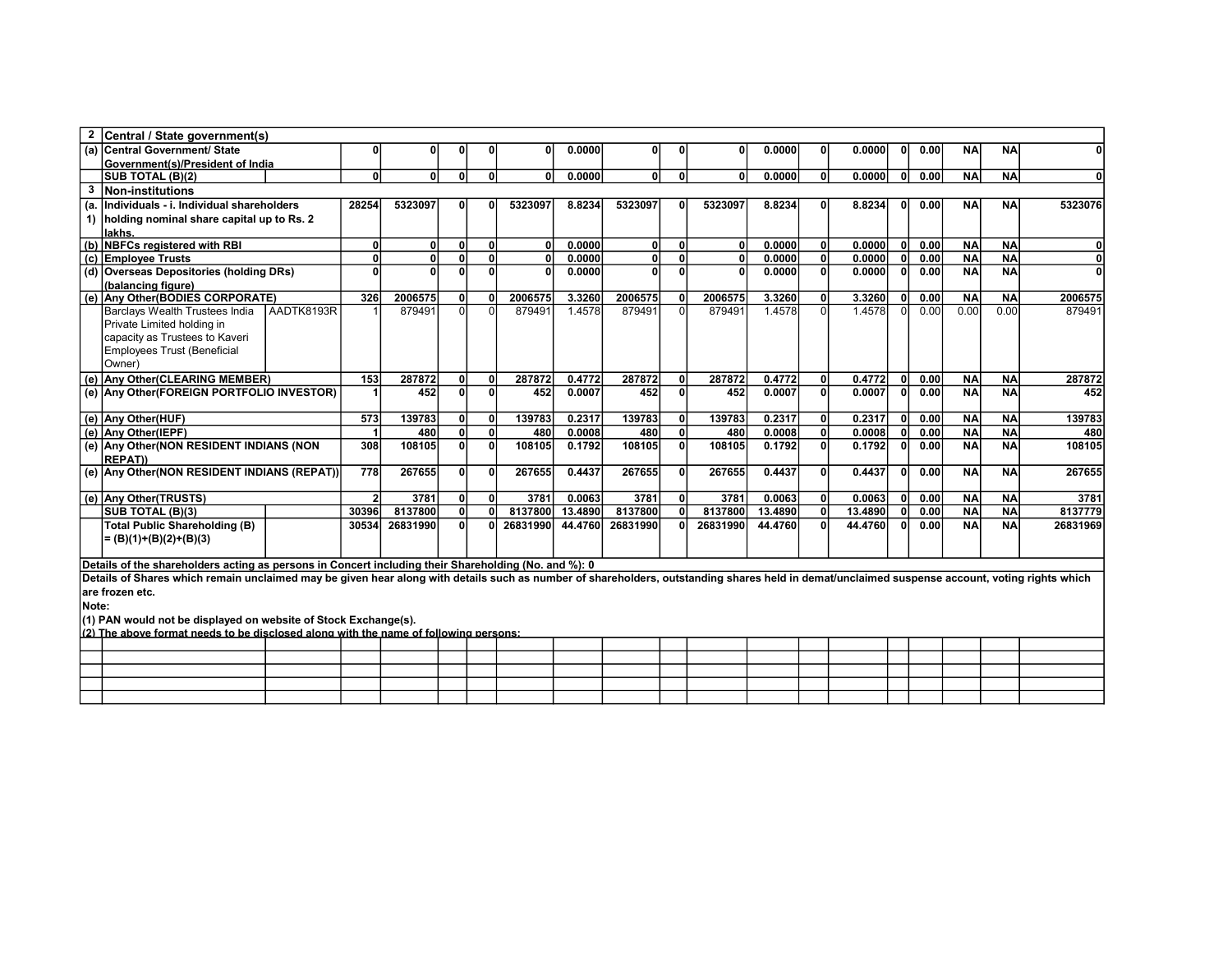|             |                                                                                                                                                        |            |                            |                            |                            |                       |                            |                  |                                  |                                  |                      |                                          |                            | Table IV - STATEMENT SHOWING SHAREHOLDING PATTERN OF THE NON PROMOTER - NON PUBLIC SHAREHOLDER |                    |                  |                        |                  |                          |
|-------------|--------------------------------------------------------------------------------------------------------------------------------------------------------|------------|----------------------------|----------------------------|----------------------------|-----------------------|----------------------------|------------------|----------------------------------|----------------------------------|----------------------|------------------------------------------|----------------------------|------------------------------------------------------------------------------------------------|--------------------|------------------|------------------------|------------------|--------------------------|
|             | Category &                                                                                                                                             | <b>PAN</b> | No. of                     | No.                        | Partly                     | No.s of               | Total no.                  |                  |                                  |                                  |                      | <b>Shareh   Number of Votting Rights</b> | No. of                     | <b>Total</b>                                                                                   |                    | <b>Number of</b> |                        | <b>Number of</b> | <b>Number</b>            |
|             | <b>Name of the</b>                                                                                                                                     | (III)      | <b>Share</b>               | of                         | paid-up                    | shares                | shares                     | olding           |                                  |                                  |                      | held in each class of                    | <b>Shares</b>              | <b>Shareholdi</b>                                                                              |                    | <b>Locked in</b> |                        | <b>Shares</b>    | of                       |
|             | shareholders                                                                                                                                           |            | holder                     | fully                      | equity                     | underlyi              | held                       | ℅                |                                  |                                  | securities           |                                          | Underlyi                   | ng,                                                                                            |                    | shares           |                        | pledged or       | equity                   |
|             | (1)                                                                                                                                                    |            | s                          | paid                       | <b>Share</b>               | ng                    | $(VII)$ =                  | calcula          |                                  |                                  | (IX)                 |                                          | nq                         | as a $%$                                                                                       |                    | (XII)            |                        | otherwise        | shares                   |
|             |                                                                                                                                                        |            | (III)                      | up                         | held                       | Deposito $ (IV)+(V)+$ |                            | ted as           |                                  |                                  |                      |                                          | <b>Outstati</b>            | assuming                                                                                       |                    |                  |                        | encumbered       | held                     |
|             |                                                                                                                                                        |            |                            | equit                      | (N)                        | ry                    | (VI)                       | per              |                                  |                                  |                      |                                          | ng                         | full                                                                                           |                    |                  |                        | (XIII)           | in                       |
|             |                                                                                                                                                        |            |                            | v                          |                            | <b>Receipts</b>       |                            | <b>SCRR.</b>     |                                  | <b>No of Voting</b>              |                      | <b>Total</b>                             | converti                   | conversion                                                                                     |                    |                  |                        |                  | demateria                |
|             |                                                                                                                                                        |            |                            | <b>Shar</b>                |                            | (VI)                  |                            | 1957)            |                                  | <b>Rights</b>                    |                      | as a                                     | ble                        | of                                                                                             |                    |                  |                        |                  | lized                    |
|             |                                                                                                                                                        |            |                            | e                          |                            |                       |                            | As a %           |                                  |                                  |                      | $%$ of                                   | securitie                  | convertible                                                                                    |                    |                  |                        |                  | form                     |
|             |                                                                                                                                                        |            |                            | held                       |                            |                       |                            | οf               |                                  |                                  |                      | $(A+B+C)$                                | s                          | securities(                                                                                    | No.                | As a $%$         | No.                    | As a % of        | (XIV)                    |
|             |                                                                                                                                                        |            |                            | (IV)                       |                            |                       |                            | $(A+B+$          |                                  |                                  |                      |                                          | (includin                  | as a $%$                                                                                       | (a)                | of<br>total      | (Not<br>applic         | total<br>shares  |                          |
|             |                                                                                                                                                        |            |                            |                            |                            |                       |                            | C <sub>2</sub>   | Class<br>Equit                   | Class<br>Other                   | <b>Total</b>         |                                          | a                          | of diluted                                                                                     |                    | shares           | able)                  | held             |                          |
|             |                                                                                                                                                        |            |                            |                            |                            |                       |                            | (VIII)           | y                                | s                                |                      |                                          | Warrant                    | share                                                                                          |                    | held             | (a)                    | (Not             |                          |
|             |                                                                                                                                                        |            |                            |                            |                            |                       |                            |                  | x                                | v                                |                      |                                          | s)                         | capital)                                                                                       |                    | (b)              |                        | applicabl        |                          |
|             |                                                                                                                                                        |            |                            |                            |                            |                       |                            |                  |                                  |                                  |                      |                                          | (X)                        | $(XI) = (VII) + (XI)$                                                                          |                    |                  |                        | e)<br>(b)        |                          |
|             |                                                                                                                                                        |            |                            |                            |                            |                       |                            |                  |                                  |                                  |                      |                                          |                            |                                                                                                |                    |                  |                        |                  |                          |
|             |                                                                                                                                                        |            |                            |                            |                            |                       |                            |                  |                                  |                                  |                      |                                          |                            | As a $%$ of                                                                                    |                    |                  |                        |                  |                          |
|             |                                                                                                                                                        |            |                            |                            |                            |                       |                            |                  |                                  |                                  |                      |                                          |                            | $(A+B+C2)$                                                                                     |                    |                  |                        |                  |                          |
|             | 1 Custodian/DR Holder                                                                                                                                  |            |                            |                            |                            |                       |                            |                  |                                  |                                  |                      |                                          |                            |                                                                                                |                    |                  |                        |                  |                          |
|             |                                                                                                                                                        |            |                            |                            |                            |                       |                            |                  |                                  |                                  |                      |                                          |                            |                                                                                                |                    |                  |                        |                  |                          |
|             |                                                                                                                                                        |            | $\overline{0}$<br>$\Omega$ | $\overline{0}$<br>$\Omega$ | $\overline{0}$<br>$\Omega$ | $\overline{0}$<br>U   | $\overline{0}$<br>$\Omega$ | 0.0000<br>0.0000 | $\overline{0}$<br>$\overline{0}$ | $\overline{0}$<br>$\overline{0}$ | 0 <br>$\overline{0}$ | 0.0000<br>0.0000                         | $\overline{0}$<br>$\Omega$ | 0.0000<br>0.0000                                                                               | 0 <br><sub>0</sub> | 0.0000<br>0.0000 | <b>NA</b><br><b>NA</b> | NA<br><b>NA</b>  | $\mathbf{0}$<br>$\Omega$ |
|             | <b>Total Non</b>                                                                                                                                       |            |                            |                            |                            |                       |                            |                  |                                  |                                  |                      |                                          |                            |                                                                                                |                    |                  |                        |                  |                          |
|             | <b>Promoter-</b>                                                                                                                                       |            |                            |                            |                            |                       |                            |                  |                                  |                                  |                      |                                          |                            |                                                                                                |                    |                  |                        |                  |                          |
|             | Non Public                                                                                                                                             |            |                            |                            |                            |                       |                            |                  |                                  |                                  |                      |                                          |                            |                                                                                                |                    |                  |                        |                  |                          |
|             | Shareholding                                                                                                                                           |            |                            |                            |                            |                       |                            |                  |                                  |                                  |                      |                                          |                            |                                                                                                |                    |                  |                        |                  |                          |
|             | $(C)=(C)(1)+(C)(2)$                                                                                                                                    |            |                            |                            |                            |                       |                            |                  |                                  |                                  |                      |                                          |                            |                                                                                                |                    |                  |                        |                  |                          |
| <b>Note</b> |                                                                                                                                                        |            |                            |                            |                            |                       |                            |                  |                                  |                                  |                      |                                          |                            |                                                                                                |                    |                  |                        |                  |                          |
|             | $(1)$ PAN would not be displayed on website of Stock Exchange(s).                                                                                      |            |                            |                            |                            |                       |                            |                  |                                  |                                  |                      |                                          |                            |                                                                                                |                    |                  |                        |                  |                          |
|             | $(2)$ The above format needs to disclose bame of all holders holding more than 1% of total number of shares.                                           |            |                            |                            |                            |                       |                            |                  |                                  |                                  |                      |                                          |                            |                                                                                                |                    |                  |                        |                  |                          |
|             | (3) W.r.t. the information pertaining to Depository Receipts, the same may be disclosed in the respective columns to the extent information available. |            |                            |                            |                            |                       |                            |                  |                                  |                                  |                      |                                          |                            |                                                                                                |                    |                  |                        |                  |                          |
|             |                                                                                                                                                        |            |                            |                            |                            |                       |                            |                  |                                  |                                  |                      |                                          |                            |                                                                                                |                    |                  |                        |                  |                          |
|             |                                                                                                                                                        |            |                            |                            |                            |                       |                            |                  |                                  |                                  |                      |                                          |                            |                                                                                                |                    |                  |                        |                  |                          |
|             |                                                                                                                                                        |            |                            |                            |                            |                       |                            |                  |                                  |                                  |                      |                                          |                            |                                                                                                |                    |                  |                        |                  |                          |
|             |                                                                                                                                                        |            |                            |                            |                            |                       |                            |                  |                                  |                                  |                      |                                          |                            |                                                                                                |                    |                  |                        |                  |                          |
|             |                                                                                                                                                        |            |                            |                            |                            |                       |                            |                  |                                  |                                  |                      |                                          |                            |                                                                                                |                    |                  |                        |                  |                          |